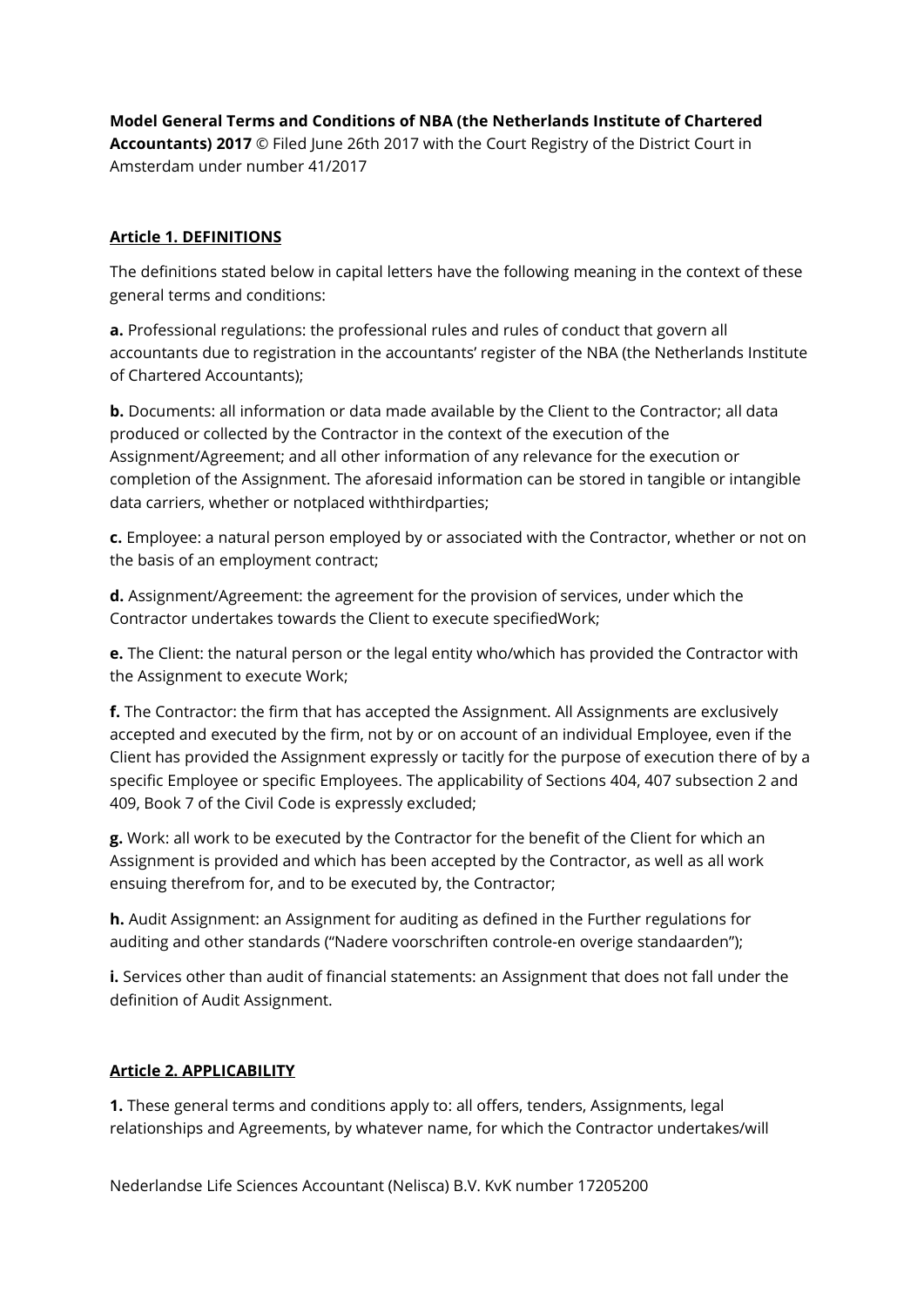undertake to execute Work for the Client, as well as all Work ensuing therefrom for the Contractor.

2. Derogations from, or addendums to, these general terms and conditions, shall only be valid if these have been expressly agreed in writing in, for example, an Agreement(in writing) or in (a further) confirmation of the Assignment.

**3.** If any provision in these general terms and conditions and the Assignment confirmation letter were to conflict, the provision set out in the Assignment confirmation letter shall be applicable as regards the contradiction.

4. These general terms and conditions also apply to any additional or subsequent Assignments.

5. The applicability of the general terms and conditions of the Client is hereby expressly rejected by the Contractor.

6. Natural persons and legal entities that are involved in the provision of service to the Client by or on behalf of the Contractor, directly or indirectly or in any manner whatsoever, whether or not on the basis of an employment contract, can rely on these general terms and conditions.

## Article 3. CLIENT DATA

1. The Client will be obliged to make all Documents that the Contractor in his/her opinion requires for the correct execution of the Assignment, available to the Contractor in the required form, in the required manner and in a timely manner. The Contractor will determine what must be taken to mean by the required form, the required manner and a timely manner.

2. The Client guarantees the accuracy, the completeness and the reliability of the Documents provided by the Client, also if these originate from third parties, in so far as this does not ensue otherwise from the nature of the Assignment.

**3.** The Client indemnifies the Contractor against any loss or damage resulting from inaccurate or incomplete Documents.

4. The extra costs incurred by the Contractor and extra hours worked by the Contractor, as well as the further loss or damage suffered by the Contractor, due to not, not in a timely manner, or not properly providing by the Client of the Documents necessary for the execution of the Work, will be at the Client's risk and expense.

5. In the event of electronic sending by the Contractor of information including, but not limited to tax returns, annual accounts, reports of (and on the orders of) the Client to third parties, the Client will be regarded as the party that signs and sends the information concerned.

**6.** The Contractor has the right to suspend the execution of the Assignment until the time when the Client has fulfilled the obligations referred to in the first subclause.

**7.** The Contractor will, upon first request in writing from the Client, return to the Client the original Documents provided by the Client.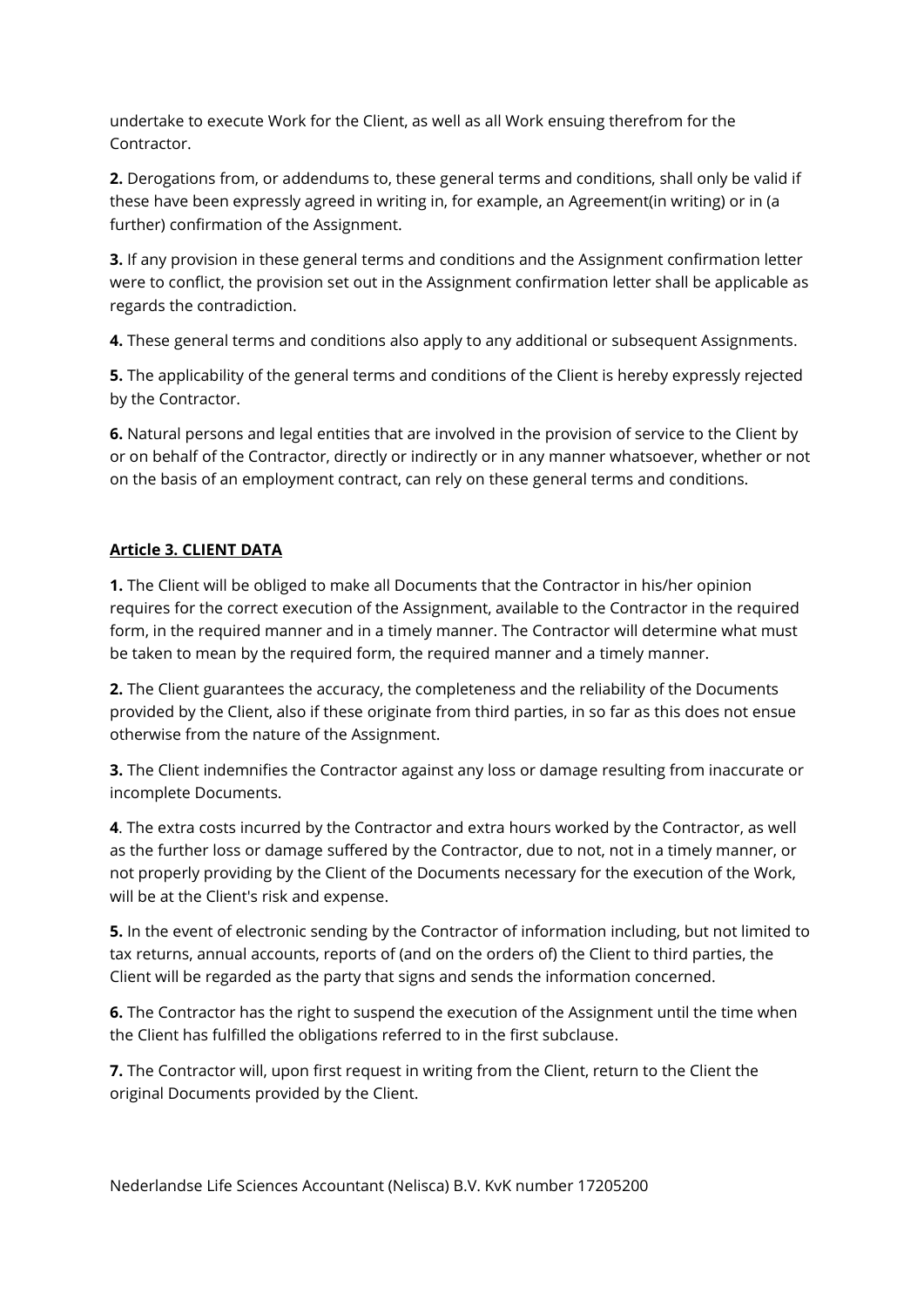#### Article 4. EXECUTION OF THE ASSIGNMENT

1. The Contractor will execute the Assignment to the best of his/her abilities and with due regard to the applicable legislation and (Professional) regulations.

2. The Contractor determines the manner in which the Assignment will be executed and by which Employee(s).

**3.** The Contractor has the right to have Work executed by a third party to be appointed by the Contractor.

### Article. 5. (PROFESSIONAL) REGULATIONS

1. The Client will provide full cooperation to the obligations ensuing for the Contractor from the applicable (Professional) regulations.

2. The Contractor will take suitable measures for the protection of the personal data and other confidential information originating from the Client. The Contractor will inform the Employees and the third parties to be engaged of the confidential character of the information. The processing by the Contractor will take place in conformity with the applicable (inter)national legislation and (Professional) regulations in the field of the protection of personal data.

3. The Client is aware that the Contractor is in some cases obliged on the basis of (inter)national legislation or (Professional) regulations to disclose the Client's confidential information. In so far as necessary the Client hereby provides permission and cooperation to such disclosure, including (but not limited to) in the cases that the Contractor:

a. must report executed or intended unusual transactions described in legislation and (Professional) regulations, which become known to the Contractor during the execution of the Work, to the authorities appointed for this purpose by the government;

**b.** must report fraud in specific situations;

c. is obliged to conduct an investigation of the (the identity of) the Client, or the Client's client.

4. The Contractor excludes liability for loss or damage sustained by the Client due to the Contractor's compliance with the legislation and (Professional) regulations to which it is subject.

5. Parties will impose their obligations on the basis of this article on any third parties to be engaged by them.

#### Article 6. INTELLECTUAL PROPERTY

1. The execution of the Assignment by the Contractor does not include the transfer of intellectual property rights that are vested in the Contractor. All intellectual property rights arisen during, or ensuing from, the execution of the Assignment belong to the Contractor.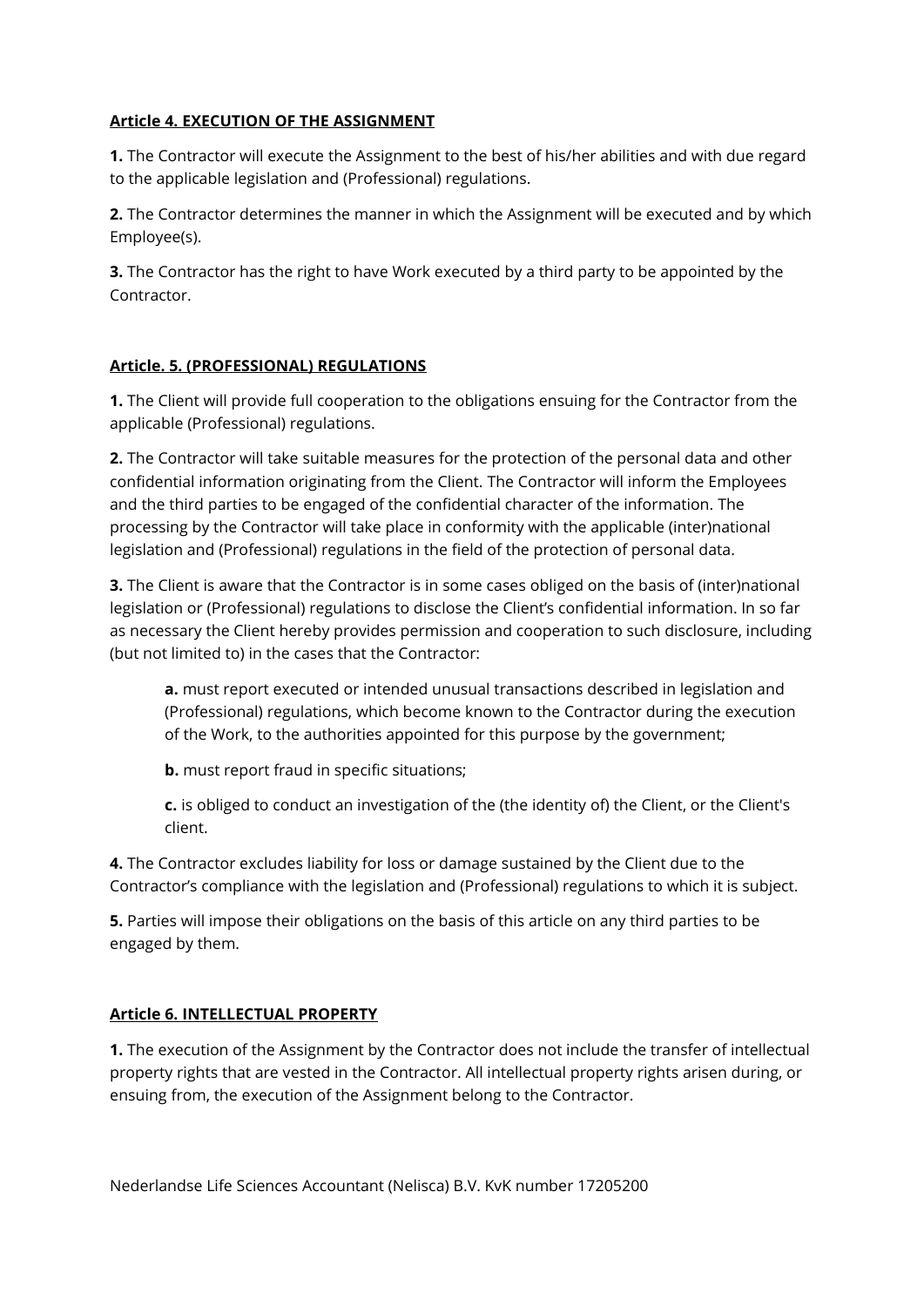2. The Client is expressly prohibited from reproducing, publishing or utilising the products which the Contractor's intellectual property rights are vested in, or as the case may be the products intellectual property rights are vested in with regard to the use of which the Contractor has acquired the rights of use. This concerns for example (but is not limited to): computer programs, system designs, working methods, advice, (model) contracts, reports, templates, macros, and other intellectual work.

**3.** The Client is not permitted to provide the products referred to in the second subclause to third parties without prior permission in writing from the Contractor. This does not apply in the event that the Client wishes to acquire an expert opinion regarding the execution of the Work by the Contractor. In that event the Client will impose the Client's obligations on the basis of this article on the third parties engaged by the Client.

### Article 7. FORCE MAJEURE

1. If parties cannot, not in a timely manner, or not properly fulfil the obligations under the Agreement resulting from force majeure within the meaning of Section 75, Book 6 of the Civil Code, these obligations will be suspended until the time when parties will be able to fulfil these in the agreed manner.

2. In the event that the situation occurs as referred to in the first subclause, parties will have the right to terminate the Agreement, wholly or in part, in writing and with immediate effect, without the right to any compensation existing.

**3.** If at the occurrence of the force majeure situation the Contractor has already partially fulfilled the agreed obligations, the Contractor will be entitled to in the interim separately invoice the executed Work, and the Client must pay this invoice as if it concerned a separate transaction.

#### Article 8. FEE AND COSTS

1. The Work executed by the Contractor will be charged to the Client, on the basis of time spent and costs incurred, unless parties have agreed expressly otherwise such as, for example, payment of a fixed price. The payment of the fee will not be depending on the result of the Work, unless agreed otherwise in writing. The travel time and accommodation costs for the purpose of the Work will be charged separately.

2. In addition to the fee, the expenses incurred by the Contractor and the invoices of third parties engaged by the Contractor will be charged to the Client.

**3.** The Contractor has the right to require an advance payment from the Client. The failure to make the advance payment (in a timely manner) maybe a reason for the Contractor to (temporarily) suspend the Work.

4. If after the coming into effect of the Agreement, but before the Assignment is entirely executed, fees or prices are changed, the Contractor will be entitled to adjust the agreed rate accordingly, unless expressly agreed otherwise.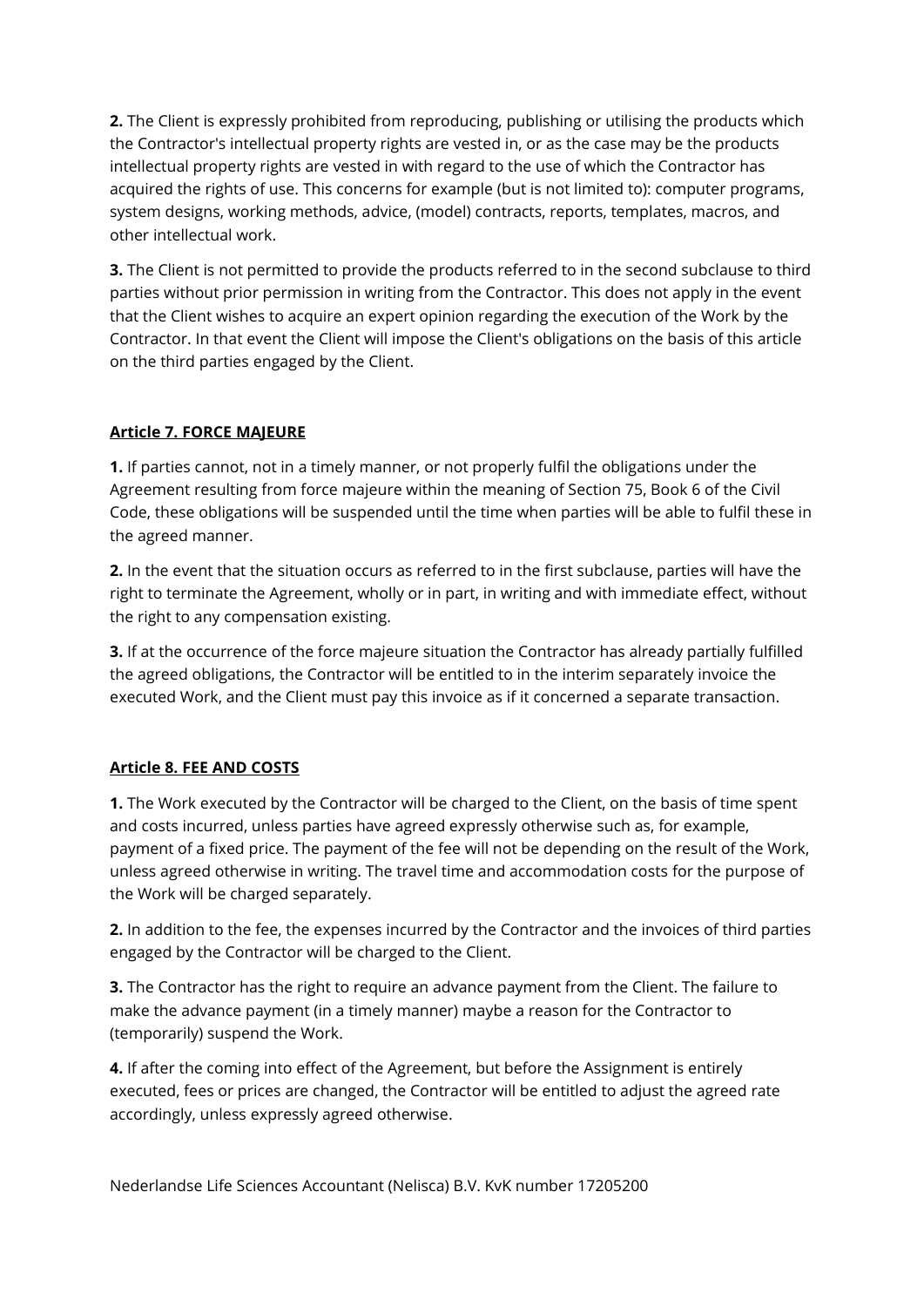5. If required by law, the turnover tax ("omzetbelasting") will be charged separately on all amounts owed by the Client to the Contractor.

### Article 9. PAYMENT

1. Payment by the Client of the amounts owed to the Contractor must take place, without the Client having any right to any deduction, reduction, suspension, or setoff, within 14 days after the invoice date, unless agreed otherwise. The day of payment is the day the amount owed is credited to the account of the Contractor.

2. If the Client has not paid within the period referred to in the first subclause, the Client will be in default by operation of law and the Contractor will be entitled to charge the statutory (commercial) interest from that time.

3. If the Client has not paid within the period referred to in the first subclause, the Client will be obliged to pay all judicial and extrajudicial (collection) costs actually incurred by the Contractor. The reimbursement of the costs incurred will not be limited to any order to pay costs determined by the court.

4. In the event of a jointly provided Assignment the Clients will be jointly and severally liable for the payment of the invoice amount and the interest and costs owed.

5. If the financial position or the payment record of the Client gives cause for this in the opinion of the Contractor, or if the Client omits to make an advance payment, or to pay an invoice within the payment term set out for this, the Contractor will be entitled to require that the Client promptly provides (additional) security in a form to be determined by the Contractor. If the Client omits to provide the required security, the Contractor will be entitled, without prejudice to the Contractor's other rights, to immediately suspend further performance of the Agreement, and all that which the Client owes to the Contractor on whatsoever basis, will be immediately due and payable.

#### Article 10. PERIODS/TERMS

1. If a period/term has been agreed between the Client and the Contractor within which the Assignment must be executed and the Client omits to: (a) make an advance payment -if agreed or (b) make the necessary Documents available in a timely manner, completely, in the required form and in the required manner, the Client and the Contractor will enter into consultation regarding a new period/date within which the Assignment must be executed.

2. Periods/terms within which the Work must be completed are only to be deemed to be a final deadline if this has been agreed expressly and in so many words (in writing) between the Client and the Contractor.

#### Article 11. LIABILITY AND INDEMNITY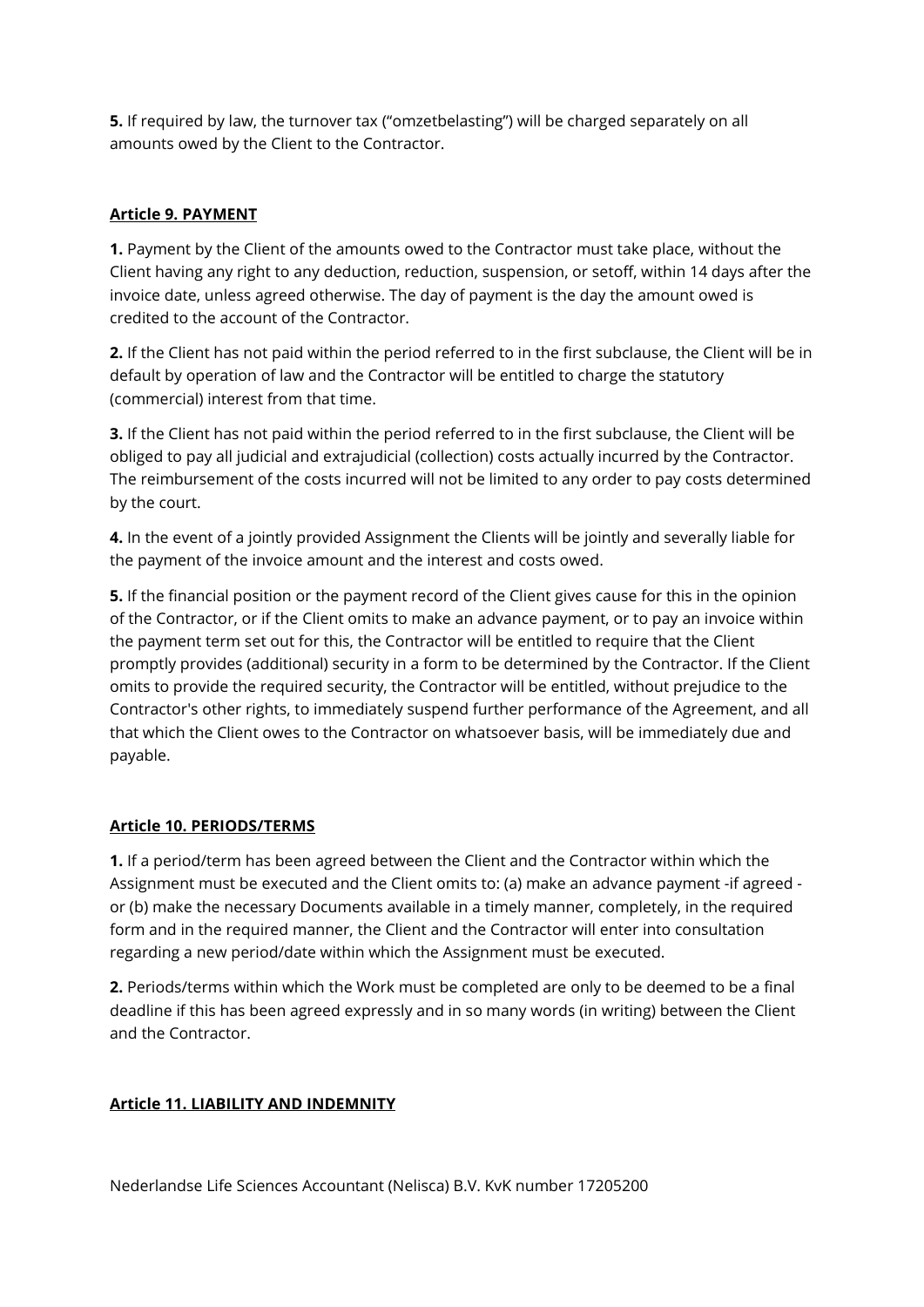1. The Contractor will not be liable for any loss or damage on the part of the Client which arises due to the fact that the Client has provided no, inaccurate or incomplete Documents to the Contractor, or due to the fact that these have not been provided in a timely manner. This also includes the situation in which the Contractor is unable to file the annual report and accounts with the Chamber of Commerce within the statutory period as a result of acts or omissions (on the part) of the Client.

2. The Contractor will not be liable for any indirect loss or damage, such as: lost profit, lost savings, loss due to business interruption and any other consequential loss, or indirect loss or damage, which is the result of no, or not in a timely manner, or unsatisfactory, performance by the Contractor.

**3.** The liability on the part of the Contractor is limited to compensation of direct loss or damage that is the direct result of (a connected series of) attributable failure(s) in the execution of the Assignment. Direct loss or damage is -inter alia -taken to mean: the reasonable costs incurred to establish the cause and extent of the damage; the reasonable costs incurred to ensure that the Contractor's performance complies with the Agreement, and the reasonable costs incurred for the prevention and limitation of the damage. This liability is:

a. limited for Audit Assignments to a maximum of three times the fee for the Work executed in the context of the Audit Assignment concerned until the time of the occurrence of the attributable failure(s). If the execution of the Audit Assignment covers a period of more than 12 months, the amount referred to above will be set at three times the fee for the Work executed in the context of the Assignment concerned during the last 12 months;

**b.** limited for all Services other than audit of financial statements to a maximum of once the fee for the Work executed in the context of the Service other than audit of financial statements concerned until the time of the occurrence of the attributable failure(s). If the execution of the Service other than audit of financial statements covers a period of more than six months, the amount referred to above will be set at once the fee for the Work executed in the context of the Services other than audit of financial statements during the last six months.

4. A connected series of attributable failures will apply as one single attributable failure

**5.** The limitations of liability included in this article do not apply if and in so far as there is intent or wilful recklessness on the part of the Contractor or its managerial staff ("leidinggevend management").

6. The Client is obliged to take measures to limit loss or damage. The Contractor has the right to remedy or limit loss or damage by means of repairing or improving the executed Work.

7. The Client indemnifies the Contractor against any claims by third parties on account of loss or damage caused due to the fact that the Client has not provided Documents or inaccurate or incomplete Documents to the Contractor.

8. The Client will indemnify the Contractor against any claims by third parties (including Employees of the Contractor and third parties engaged by the Contractor) who suffer loss or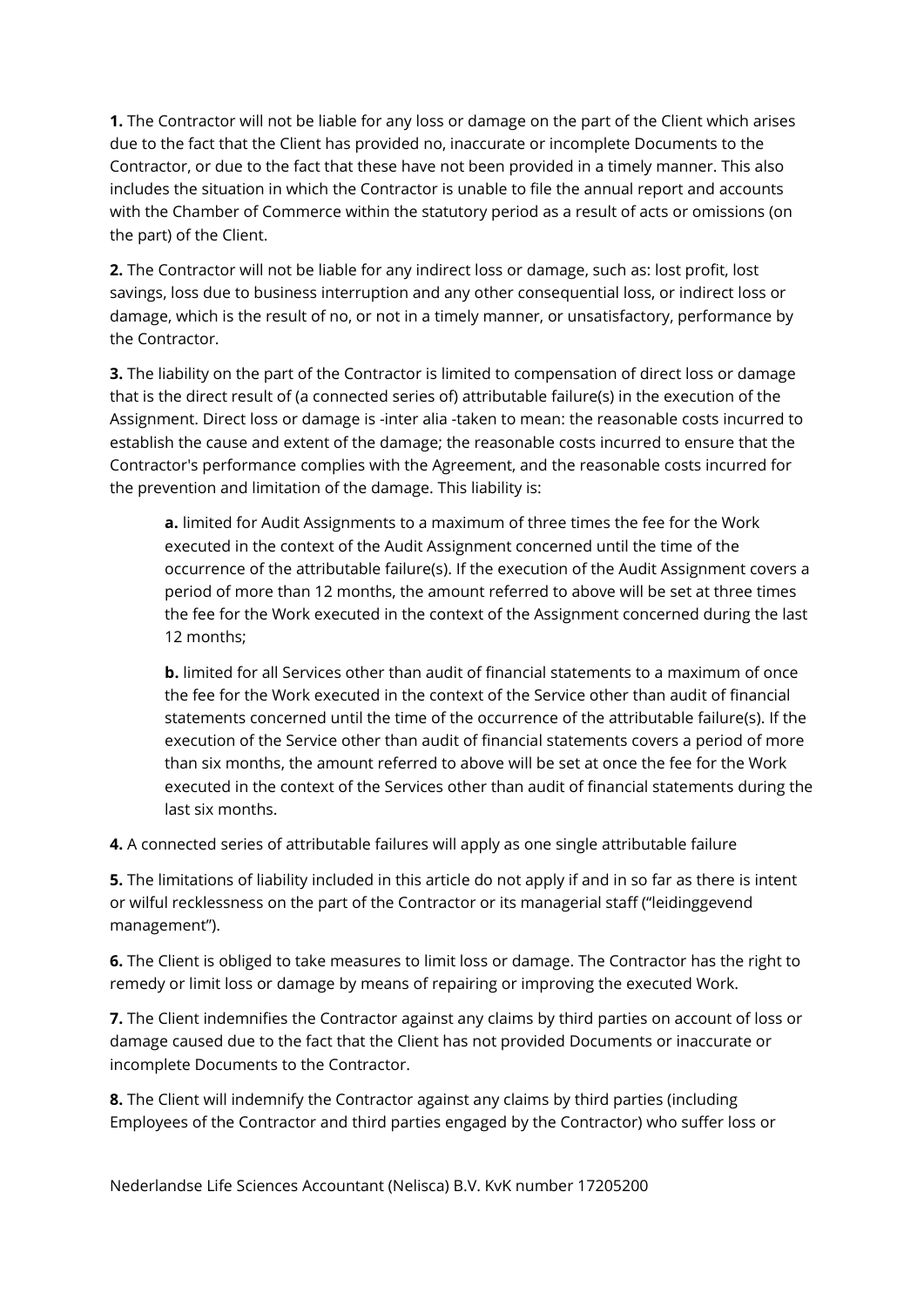damage related to the execution of the Assignment, which is the result of the acts or omissions on the part of the Client or is the result of unsafe situations in the Client's company or organisation.

9. The provisions of subclauses 1 up to and including 8 of this article relate to the contractual as well as the non-contractual liability of the Contractor to the Client.

### Article 12. TERMINATION

**1.** The Client and the Contractor may at any time terminate the Agreement (in the interim) with immediate effect without observing anotice period, by means of notice in writing to the other party. If the Agreement terminates before the Assignment is completed, the Client will owe the fee in accordance with the hours stated by the Contractor for Work executed for the benefit of the Client.

2. If the Client terminates the Agreement (in the interim), the Contractor will have the right to: compensation of loss resulting from lower capacity utilisation arisen on its part and to be made plausible by the Contractor; reimbursement of additional costs that the Contractor has already incurred; and costs ensuing from any cancellation of engaged third parties (such as inter alia -any costs with regard to subcontracting).

3. If the Contractor terminates the Agreement (in the interim), the Client will have the right to cooperation from the Contractor during the transfer of Work to third parties, unless there is intent or wilful recklessness on the part of the Client as a result of which the Contractor feels compelled to terminate the Agreement. It is conditional to the right of cooperation, as specified in this subclause, that the Client has paid all underlying outstanding advance payments or as the case maybe all invoices.

## Article 13. RIGHT OF SUSPENSION

1. The Contractor will be entitled, after careful balancing of interests, to suspend the fulfilment of his/her obligations, including the handing over of Documents or other items to the Client or third parties, until the time that all due and payable claims against the Clienthave been paid in full.

2. The first subclause does not apply with regard to Documents of the Client which have not (yet) been processed by the Contractor.

## Article 14. EXPIRY PERIOD

In so far as these general terms and conditions do not determine otherwise, rights of claim and other entitlements of the Client on whatsoever basis against the Contractor related to the execution of Work by the Contractor will lapse, in any event after one year from the time when the Client knew about or reasonably could have known about the existence of these rights and entitlements. This period does not concern the possibility to submit a complaint to the authority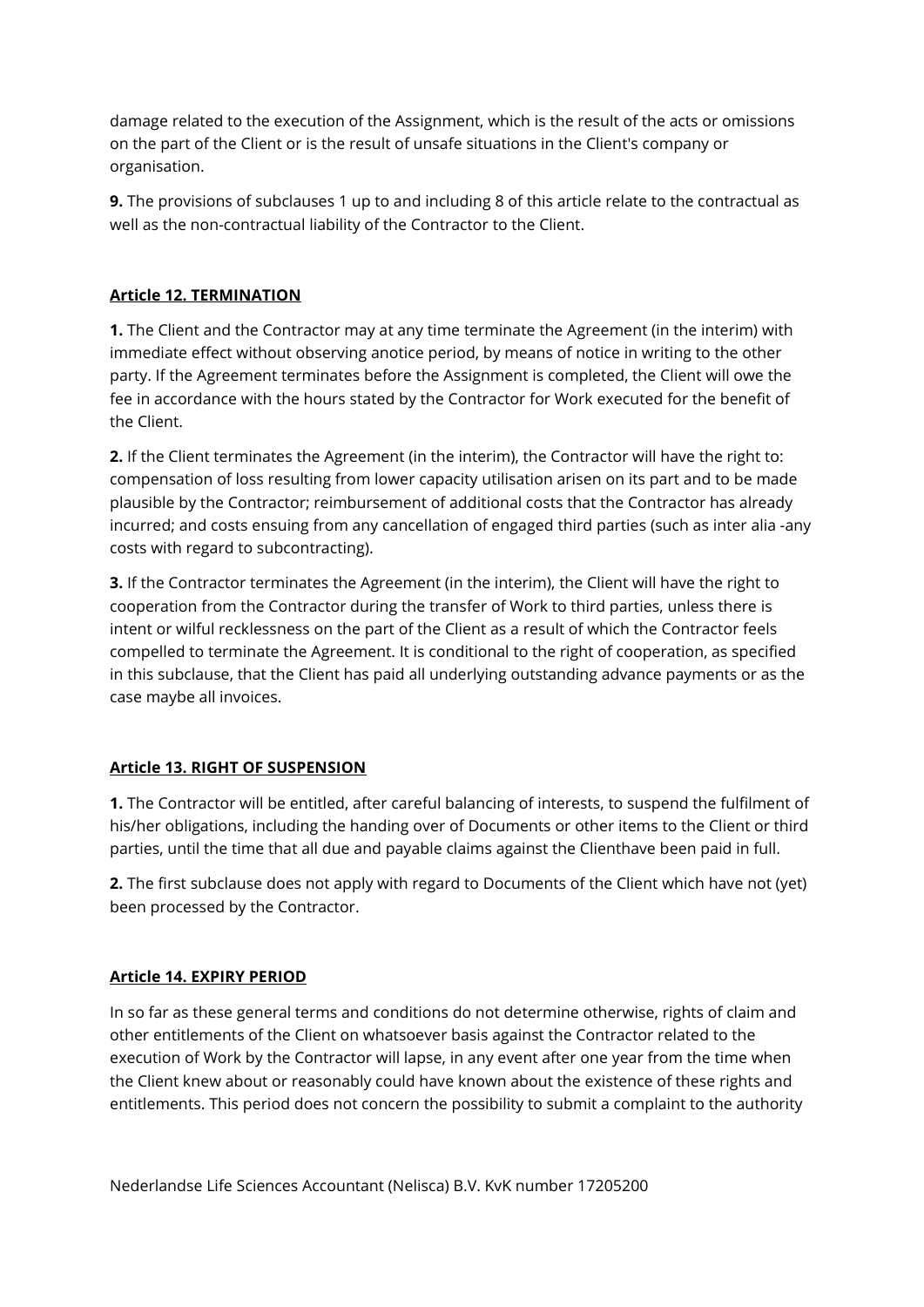(authorities) designated for the complaint handling and/or the Disputes Board ("Raad voor Geschillen").

# Article 15. ELECTRONIC COMMUNICATION AND ELECTRONIC FILING OF THE ANNUAL REPORT AND ACCOUNTS

1. During the execution of the Assignment the Client and the Contractor can communicate with each other by means of electronic resources and/or make use of electronic storage (such as Cloud applications). Unless agreed otherwise in writing, parties may assume that the sending of correctly addressed fax messages, emails (including emails sent through the internet) and voicemail messages, regardless of whether these contain confidential information or Documents related to the Assignment, will be mutually accepted. The same applies to other means of communication used or accepted by the other party.

2. The Client and the Contractor will not be liable towards each other for loss or damage that might ensue for one or both of them, resulting from the use of electronic means of communication, networks, applications, electronic storage, or other systems, including - but not limited to – loss or damage resulting from non-delivery or delay of delivery of electronic communication, omissions, distortion, interception, or manipulation of electronic communication by third parties or by software/equipment used for sending, receiving or processing of electronic communication, transmission of viruses and the not, or not properly, functioning of the telecommunication network or other resources required for electronic communication, except to the extent that the loss or damage is the result of intent or gross negligence. The above also applies to the use that the Contractor makes thereof in its contact with third parties.

3. In addition to the previous subclause the Contractor does not accept any liability for any loss or damage arisen due to or related to the electronic sending of (electronic) annual report and accounts and the digital filing thereof with the Chamber of Commerce.

4. The Client as well as the Contractor will do or omit all that can reasonably be expected from each of them to prevent the occurrence of aforesaid risks.

**5.** The data extracts from the sender's computer system will provide conclusive evidence of (the contents of) the electronic communication sent by the sender until proof to the contrary has been provided by the recipient.

6. The provisions of article 11 accordingly apply.

## Article 16. MISCELLANEOUS PROVISIONS

1. If the Contractor executes Work at the Client's location, the Client will guarantee a suitable workplace, which complies with the statutory occupational health and safety standards and other applicable regulations with regard to working conditions. The Client must ensure that the Contractor is in that case provided with office space and other facilities, which in the opinion of the Contractor are necessary or useful for the performance of the Agreement, and which comply with all (statutory) requirements to be set for this. With regard to (computer) facilities made